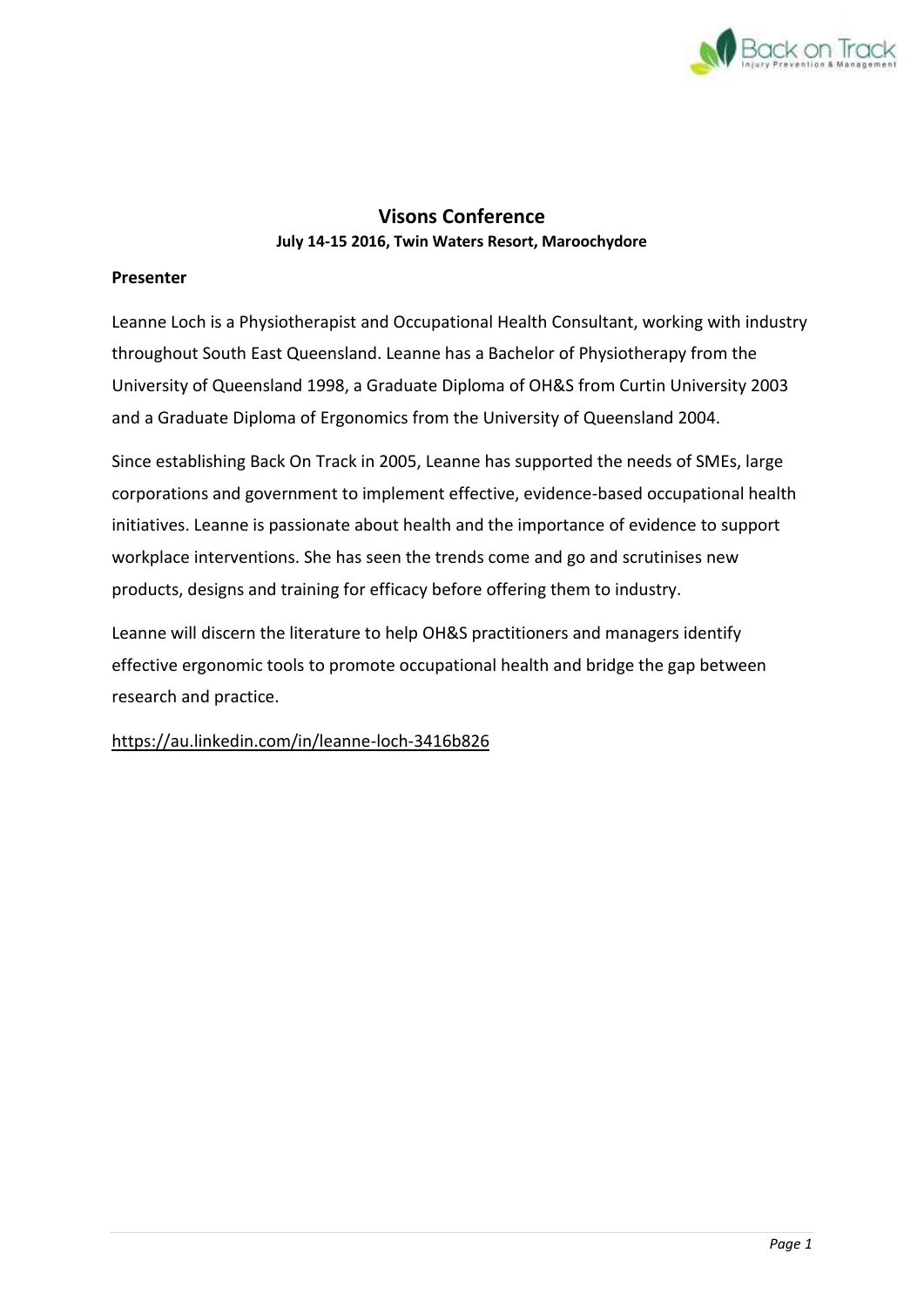

# **Musculoskeletal discomfort among drivers: How to establish the presence (or absence) of occupational risk and what to do about it.**

Leanne Loch Occupational Health Consultant & Physiotherapist B.Phty | G.Dip Erg | G.Cert OH&S

Visions Conference, Maroochydore 15 July 2016

## **Abstract**

Reports of musculoskeletal discomfort are prevalent among professional drivers – truck drivers, machine operators, couriers etc – and the risk of low back pain is known to be higher than average. Drivers generally experience several musculoskeletal disorder risk factors including exposure to whole-body vibration, sedentary work and awkward sitting postures. Underlying these physical risk exposures may be industrial issues, psychosocial factors and personal preferences which can motivate workers to raise concerns about particular work vehicles. This multifactorial problem can create significant challenges for safety and health professionals when trying to assess risk, manage injury and provide solutions. This discussion details:

- Ergonomic principles of vehicle seating;
- Common problems encountered with vehicle ergonomics including accommodating taller, broader and heavier workers;
- Whole-body vibration exposure, static sitting and poor posture and their relative contribution to low back pain; and
- Practical solutions for the prevention and management of musculoskeletal discomfort in drivers.

Case examples from industry are used to illustrate common problems, and practical solutions are offered to assist safety and health professionals to manage the ergonomic risk factors of occupational driving.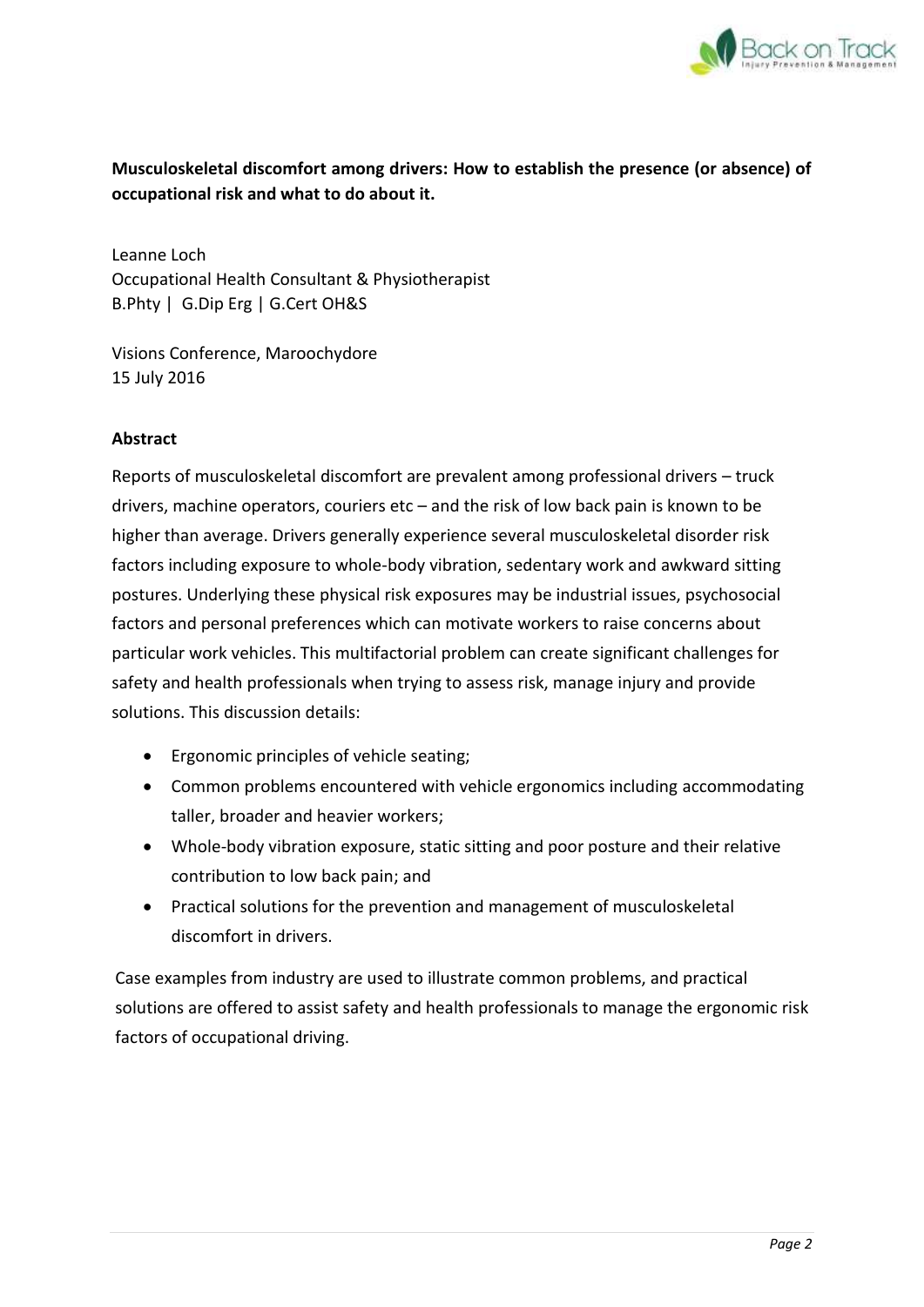

#### **Introduction**

Musculoskeletal discomfort, and in particular low back pain (LBP), is prevalent among professional drivers such as truck drivers, machine operators, couriers, taxi drivers and many others. It is now widely acknowledged that back pain is a complex disorder with numerous contributing factors, including physical, biological and psychosocial factors, as well as genetic and environmental interactions<sup>1</sup>, and these risk factors may exist within the individual and in the workplace.



*Fig.1 Multiple risk factors interactions are implicated in the development of musculoskeletal disorders.*

Determining which of these factors needs to be addressed in the management of a worker with low back pain can be incredibly difficult. Establishing the presence or absence of vehicle-related physical risk factors such as poor ergonomics, is a relatively simple and objective process compared with the complexity of addressing psychosocial risk factors. This paper focusses on the occupational environment and provides safety and health professionals with awareness of the factors that may be implicated in back pain reports among drivers and what support or ergonomic improvements may be offered.

The prevalence of LBP among industrial drivers is considered to be higher than the population average. <sup>2345</sup> While there is ample evidence to show an association between industrial driving and back pain, it is difficult to establish causation. What is it about driving that increases the likelihood of developing LBP?

Causative factors implicated in the development of musculoskeletal disorders are widely known to include exposure to:

- Repetitive or sustained force,  $6$
- High or sudden force,
- Repetitive movement,
- Sustained or awkward posture,
- Vibration.

Industrial drivers may experience several risk factors including significant duration of exposure to sustained sitting, awkward sitting postures and whole-body vibration (WBV).<sup>7</sup> They may also experience exposure to risk factors outside of their driving time, particularly with materials handling<sup>8</sup> as might be the case for a courier driver or forklift operator.

The multifactorial aetiology of LBP makes it difficult for researchers to control the many variables. It is widely understood that psychosocial risk factors, both workplace and personal, are important in LBP. Despite significant improvements in workplace risk factors, such as reduced manual lifting, back pain reporting has not decreased.<sup>9</sup> Attempts to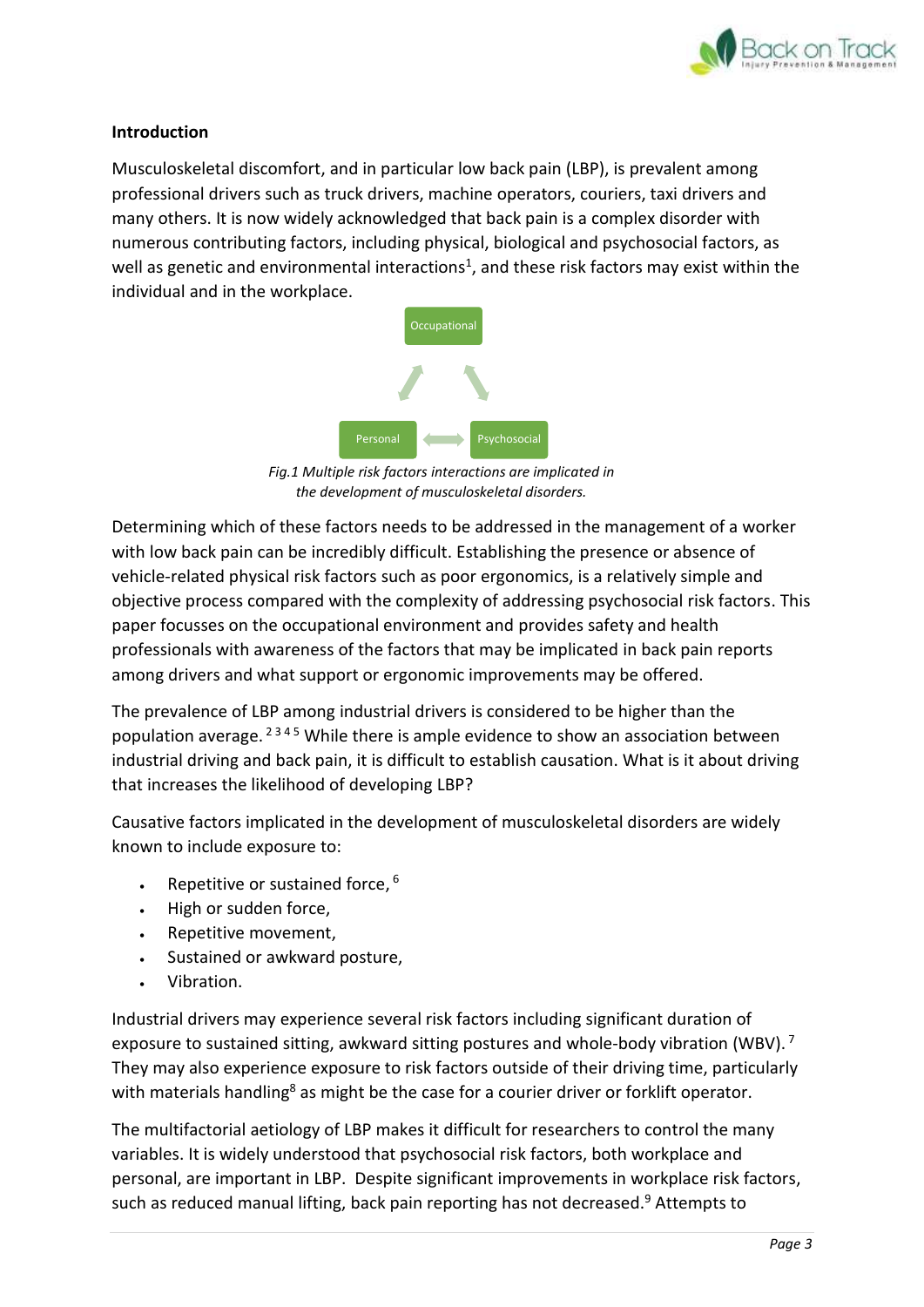

establish the relative contribution of each of the risk factor categories continue, and findings to date suggest contributions from each listed in the Table 1.<sup>10</sup>

| Personal risk factors | Psychosocial risk factors | Occupational risk factors |
|-----------------------|---------------------------|---------------------------|
| Age                   | Perceived stress          | Physical load             |
| Genetics              | Decision latitude         | <b>Bending</b>            |
| Smoking               | Job stress                | Twisting                  |
| BMI                   | Job security              | Force                     |
| Alcohol consumption   | Job satisfaction          | Repetition                |
| Family history        | Job demands               | Lifting                   |
| Physical activity     | Social relationships      | Vibration                 |
|                       | Organisational level      | Posture                   |
|                       |                           |                           |

*Table 1 Govindu et al 2014 review of literature shows association between LBP and a range of personal, psychosocial and occupational risk factors.*

Returning focus to occupational risk factors, attempts continue to be made and further research is still needed to establish the relative contribution to LBP of sustained sitting, awkward postures and WBV during driving. It is certainly known that each of these is a risk factor in its own right.

Establishing the presence or absence of risk factors in driving is essential in determining whether there is an occupational risk, and if so, to ensure appropriate risk controls are implemented. So, to establish the presence or absence of occupational risk for industrial drivers, three questions arise:

- 1. What constitutes an awkward driving posture?
- 2. How much WBV is too much?
- 3. What duration of sustained sitting for driving is too much?

These three questions are explored. A review of the literature establishes current knowledge and industry examples are used to illustrate solutions.

# **What constitutes an awkward driving posture?**

Let's first consider what constitutes a comfortable driving posture, or more specifically, what is the optimal seated position? This is a question that has been debated by physiotherapists and biomechanists for decades. What is comfortable for one person may be uncomfortable for another. For instance, use of a lumbar cushion reduces back pain for some but may increase back pain for others. It *is* known that sitting is associated with greater lumbar flexion than standing<sup>11 12</sup> and is associated with higher levels of paraspinal muscle activity and with increased load on the lumbar discs. These mechanical forces are considered to be the underlying reason for increased reports of low back pain in sitting<sup>13</sup>.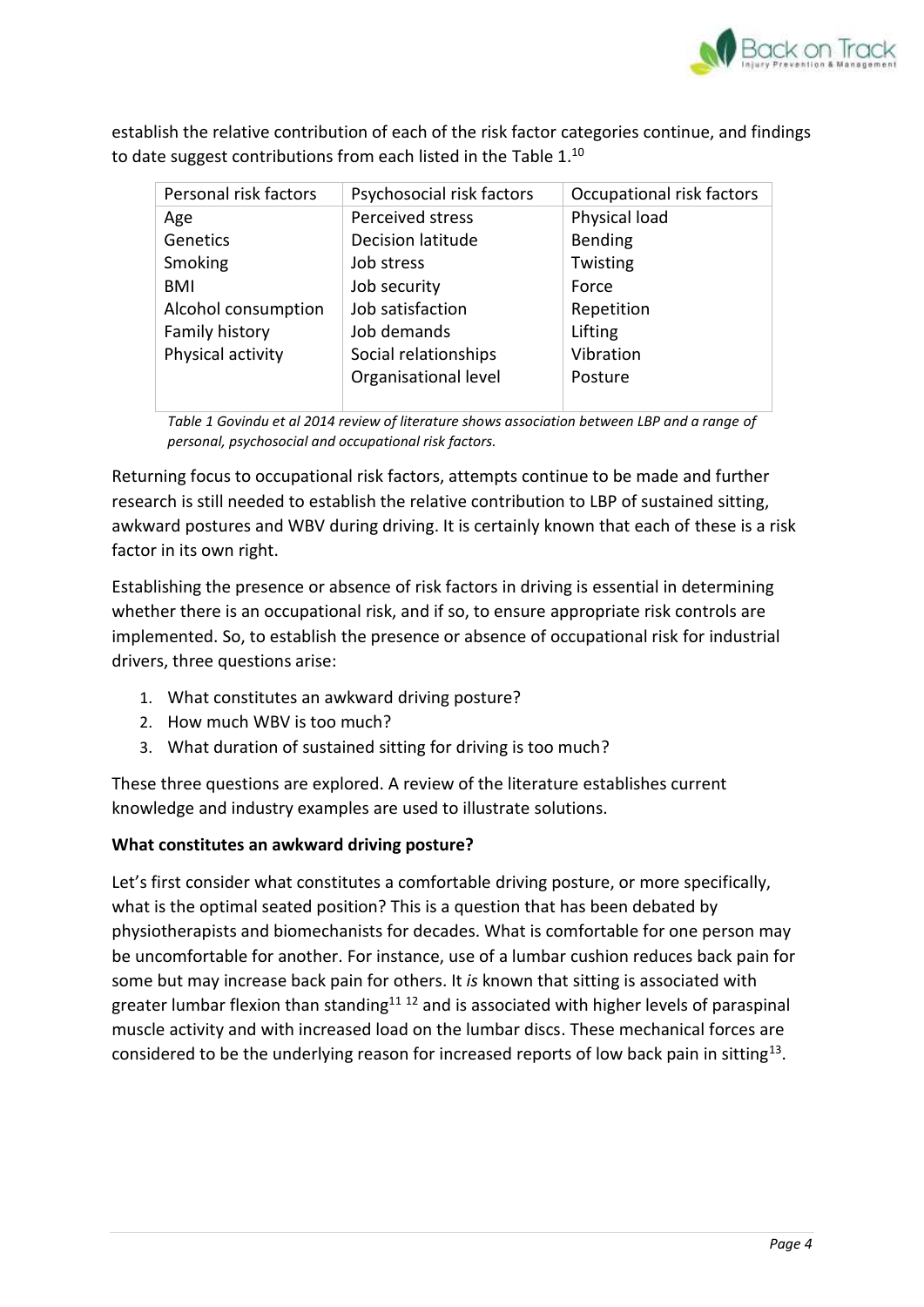

In recent times, there has been increased emphasis on adopting neutral spinal postures and to avoid potentially harmful end-range flexion or extension and to facilitate activation of trunk stabilising muscles.<sup>14 15 16</sup> In 2012, O'Sullivan asked 295 physiotherapists in Perth<sup>17</sup> what, in their opinion, constitutes optimal sitting posture. From 9 images in Fig.2, physiotherapists overwhelmingly chose postures 5 and 9, both examples of a neutral posture, with one involving slightly more forward lean and hip flexion than the other.



*Fig.2 O'Sullivan et al' 1999 asked physiotherapist which was the optimal sitting posture.*

What we can see from this is that physiotherapists encourage a neutral posture in which the lumbar lordosis is maintained. A review of sitting biomechanics in 1999<sup>18</sup> is the most extensive summary of research on the topic. It was commissioned by an automotive engineering company in the USA in response to a void of information in the literature. It tends to confirm what many of us experience, that a reclined supported posture is most preferred. This review confirmed previous findings and elaborated on the mechanical loading experienced in sitting. As depicted in Fig.3, sitting causes:

- the pelvis to rotate backward,
- reduced lumbar lordosis,
- reduced hip angle and knee angle and
- increased muscle effort and disc pressure.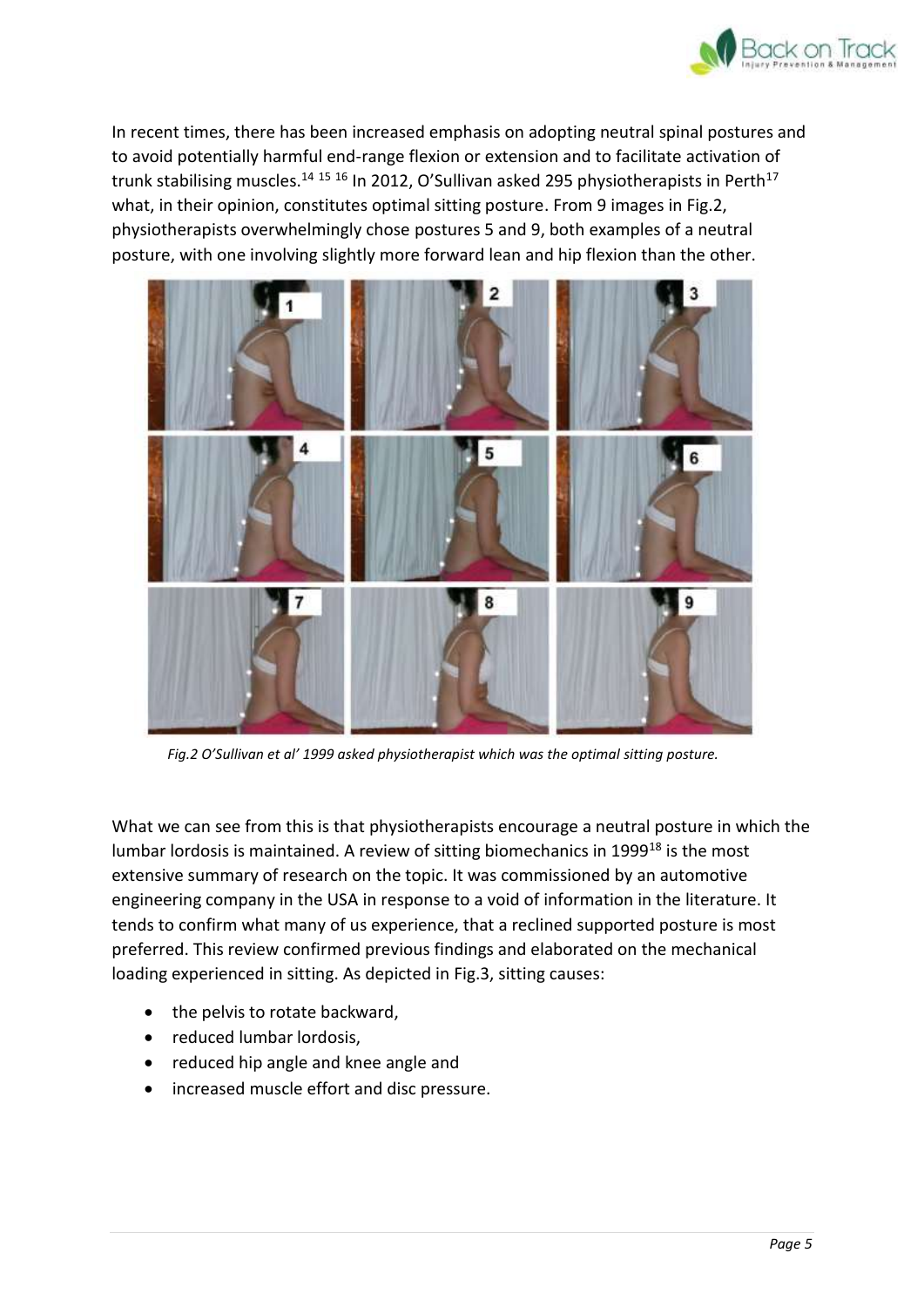



*Fig. 3 Sitting rotates the pelvis backward, reduces the lumbar lordosis and reduces the hip angle.* 

Many people are familiar with Nachemson's 1965 study in which sitting is shown to involve greater spinal loading than standing. Andersson's 1974 study took this further and showed the loading patterns of different sitting postures<sup>19</sup>. Figure 4 clearly shows that the greater the posterior tilt of the pelvis, the greater the spinal loading. The greater the forward lean, the greater the spinal loading.



*Fig.4 Andersson et al's 1974 disc-pressure findings in unsupported sitting.*

The degree to which this happens is dependent on the seat-back angle, seat-bottom angle, foam density, seat height above the floor, presence of lumbar support and arm rests. In 1953, Keegan<sup>20</sup> aptly identified a series of optimal seating features. The sitting biomechanics review of 1999 confirmed and refined much of what was already known in 1953. Optimal sitting characteristics include:

- 1. Trunk-thigh angle, or hip angle, of 110-130° is associated with neutral anterior and posterior thigh muscle tension and neutral lumbar lordosis. Hip angle of 110° is preferred over broader angles to reduce cervical spine loading.
- 2. Seat-bottom between 0° (flat) and 10° posteriorly inclined.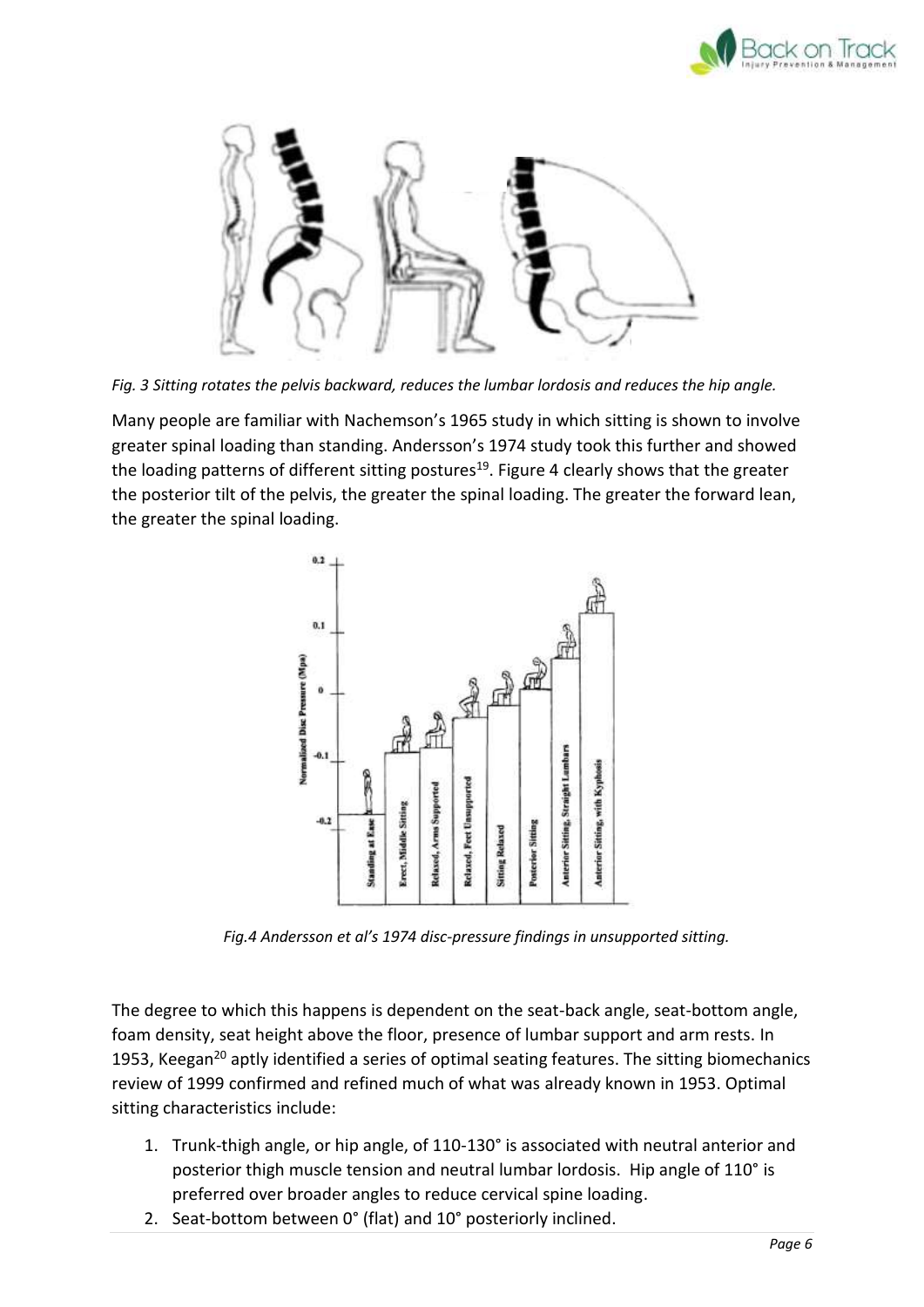

- 3. Presence of lumbar support, ideally around 5cm in depth.
- 4. Seat length to suit thigh length.
- 5. Convex thoracic support with height to the scapulae and reclined around 105°.

Harrison et al continued their literature review in Part  $II<sup>21</sup>$  and focussed their attention on the specific biomechanics of vehicle seating. Their review found:

- 1. Preferred hip angle of 110°. If the seat bottom is angled 10° posteriorly then the seat back needs to be 120° to the floor.
- 2. In consideration of the large cervical flexion angle, the inclination should perhaps be reduced to lessen the cervical load.
- 3. Disc loading is reduced by arm rests but they must be adjustable in height and angle. Aaras studied arm position in factory and office workers and found an optimum position of shoulder flexion less than 15° and abduction of less than 10°.<sup>22</sup> Door arm rests are not adequate as they are not adjustable and are usually too low.
- 4. Back rest or seat length adjustability to suit a range of leg lengths.
- 5. Head rest adjustability vertically and horizontally. Discomfort is associated with a head rest that pushes the head forward. The headrest should have a convex surface. Headrest height should extend beyond the driver's head.
- 6. Pulsating lumbar support. Further research is needed but the authors suggest that a pulsating pneumatic lumbar support offering continuous passive motion may offer benefits.
- 7. Crash protection is a complex issue which can at times compete with ergonomic and comfort specifications.



*Fig 5. Harrison et al 2000 suggested a preferred backrest angle of 120° however this resulted in awkward neck flexion of 30°. A compromised back rest angle of 100° was therefore suggested.*

De Looze et al (2003) studied driver sitting comfort and found that favourable distribution of pressure between the ischial tuberosities and the back is strongly linked to perceived driver comfort.<sup>23</sup> Seats with the most forward flexion were always associated with the most discomfort. Presence of lumbar support was strongly linked with comfort.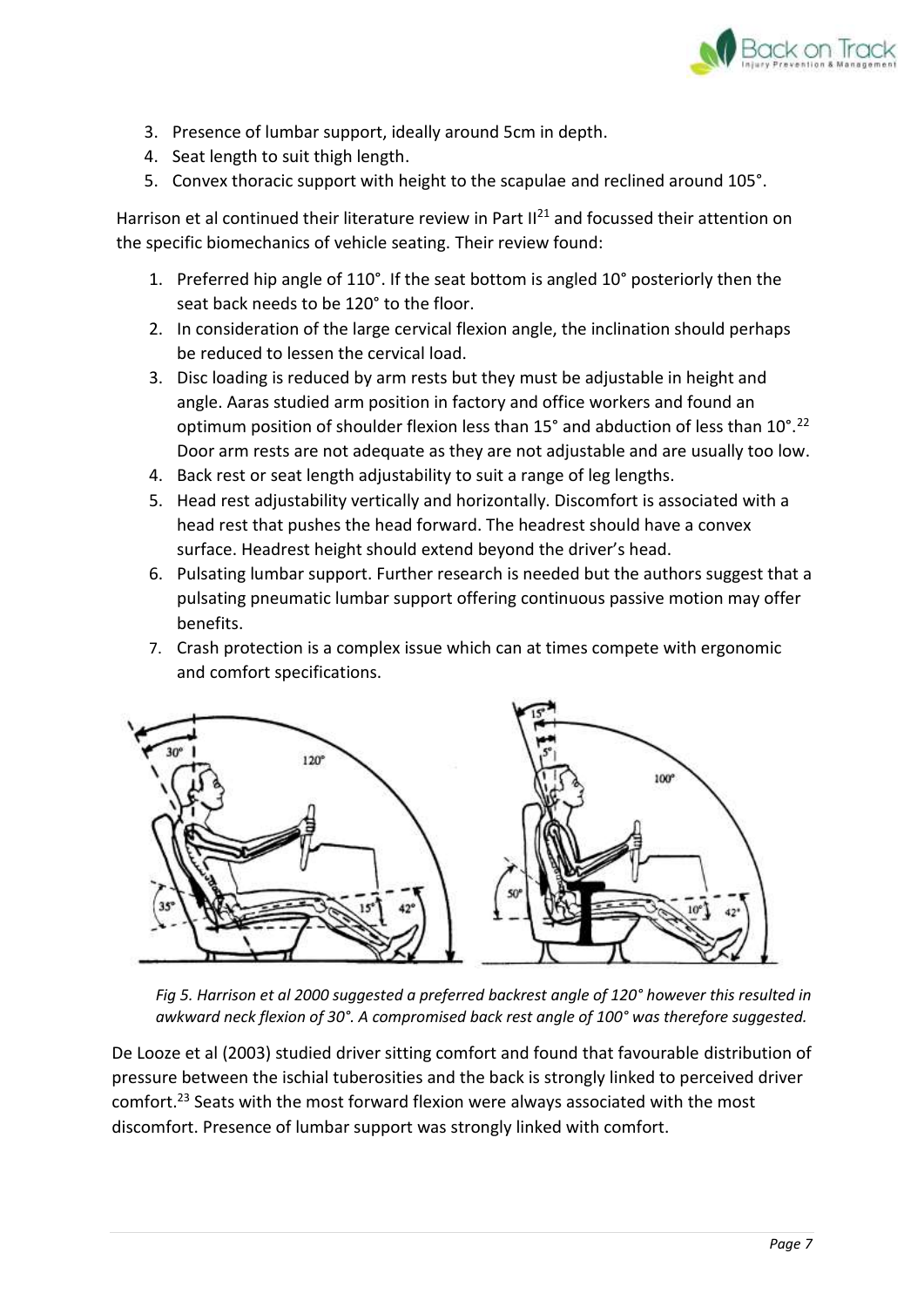

## *Practical application*

Ergonomic assessment of vehicle seating is an important tool in establishing whether or not a neutral posture is promoted. Ergonomics assessment on sedans, SUVs, trucks, and mobile plant have yielded interesting and often surprising results. Some anecdotal observations are included herein.

#### *Fleet vehicle review*

An ergonomic review of fleet options for a Queensland employer included Hyundai i30, Citroen Berlingo, Toyota Corolla, Volkswagon Caddy, Renault Kangoo and Fiat Doblo. For several years, this employer had included ergonomic assessment as part of any vehicle or machine procurement. Anthropometric data was used and included Department of Defence data to purposely influence norms toward the taller, broader and heavier male workers who were considered to reflect the working population of this employer.

Some of the pertinent findings included:

- The Volkswagon, Renault, Fiat and Citroen offered ample head clearance for even the tallest of male workers, while the Toyota would only *just* accommodate the 95th percentile. The Hyundai failed to accommodate male workers in the 95th percentile but would accommodate taller female workers.
- The van-style vehicles, Citroen, Volkswagon, Fiat and Renault offered the highest seat position while the Hyundai and Toyota offered the lowest seat positions. This influenced the spinal position of workers such that the hip angle was reduced in the lower seats with increased low back loading.
- Cargo barriers impeded the full range of seat movement forward-back and in back rest recline. This resulted in reduced hip angles and increased spinal loading.
- No vehicles offered lumbar support, adjustable or otherwise.
- Several vehicles had headrests that pushed the head forward into an awkward and uncomfortable position.

Whilst this author is not privy to manufacturers' build specifications, it seems likely that price and country of manufacture influence cabin ergonomics. For instance, Asian populations are on average smaller than Scandinavian populations and this seems to be reflected in the cabin and seating dimensions.

#### *Truck review*

An ergonomic review of 3 different trucks, Ivecco Acco, Hino FM2630 and Mack Metroliner, as part of vehicle procurement for a Queensland employer showed the following:

- The Iveco offered insufficient head room to accommodate taller workers.
- All vehicles offered adjustable height and depth of lumbar support.
- The Mack offered superior ergonomics of access and egress.
- Seat-dash clearance in the Hino did not accommodate taller workers.

In fact, the employer selected the Hino for its performance criteria and as a result of the ergonomic assessment the manufacturer was able to offer a modification in which the seat mounts were moved rearward and taller workers were accommodated safely and comfortably.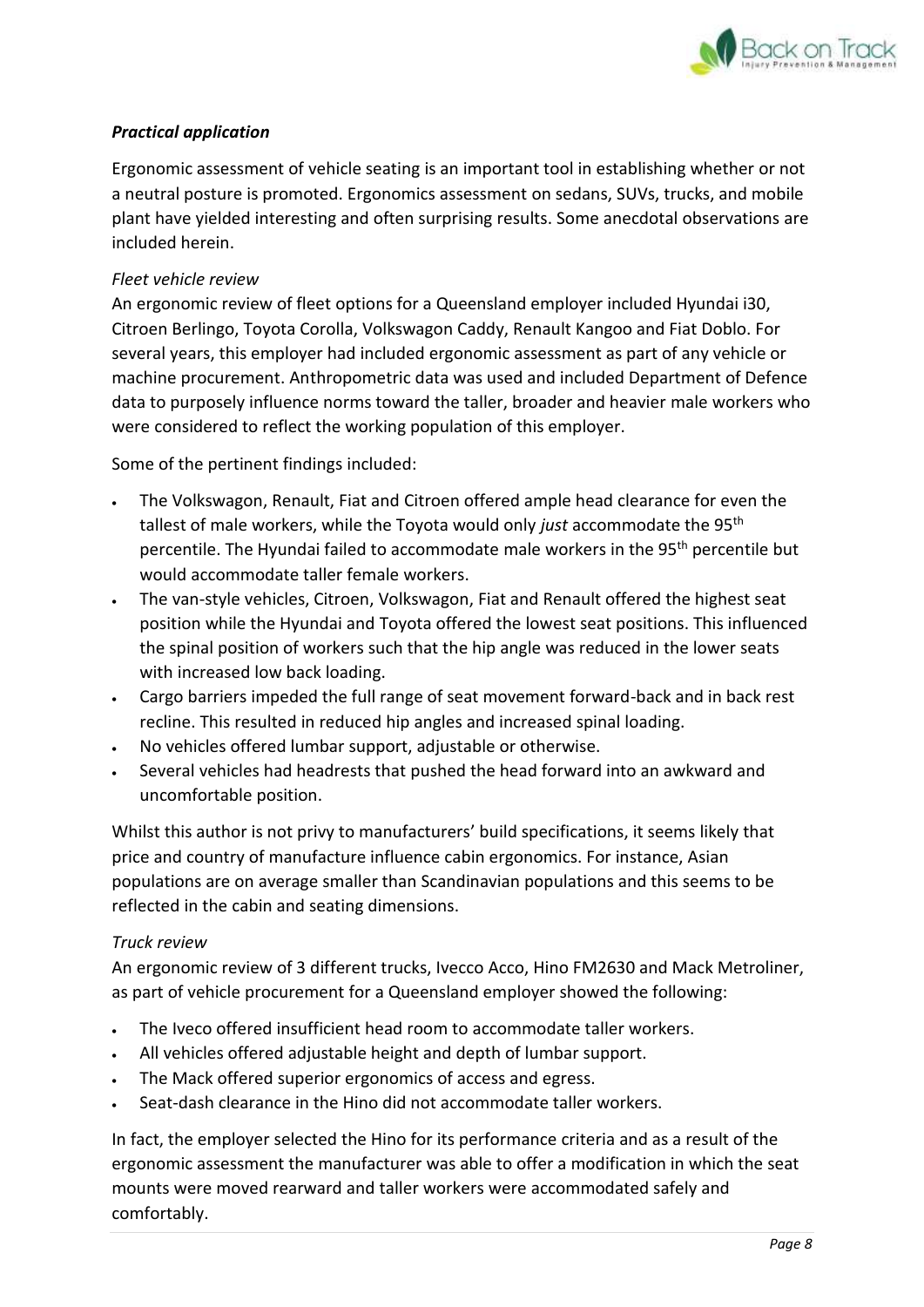

There are some noteworthy generalisations that can be made from many years of vehicle ergonomic assessments. Vehicle manufacturers may not be building to the populations sizes of today. People are taller, broader and heavier than in previous generations<sup>24</sup> and this seems to affect driving comfort for bigger workers. SUV-style seating seems to offer superior ergonomics compared with sedan-style seating. SUV seats are higher and tend to offer a more open hip angle which is associated with reduced low back loading and increased comfort.

Simple seating modifications can offer improved comfort for workers experiencing back pain. Where cabin clearances allow, add-on cushions can be used to increase seat depth or width, to widen shoulder support, to add lumbar support and to raise hips. Such modifications may reduce spinal loading and increase comfort. Custom seating modifications are available and pre-fabricated options also exist, such as lumbar cushions and wedge cushions to raise the hips. These are makeshift solutions that may be offered following an ergonomic assessment and are certainly worth trialling for workers who report discomfort with driving.

Employers are urged to undertake ergonomic review of vehicle seating, cabin clearances and vehicle access and egress as a routine part of procurement. Employers are also urged to engage a professional to conduct a vehicle ergonomic assessment when workers report pain or discomfort associated with driving.

#### **How much WBV is too much?**

It is now well established that exposure to WBV is a risk factor implicated in the development of low back disorders, such that WBV is identified in codes of practice and guidelines on the prevention of musculoskeletal disorders around the world. Burstrom et al's 2015<sup>25</sup> review revealed an approximately doubled risk of developing low back pain and a doubled risk of developing sciatica in workers exposed to WBV as depicted in Figure 6. This result is similar to results established in studies throughout the 1990s and 2000s.<sup>26 27 28</sup> The strength of the association is further established by the dose-response relationship. For instance, high WBV exposure helicopter pilots showed greater LBP and sciatica than lower exposure occupations, and this has been replicated in various studies.

| Study name                |               | Statistics for each study |                |         |          |      | Odds ratio and 95% CI |  |
|---------------------------|---------------|---------------------------|----------------|---------|----------|------|-----------------------|--|
|                           | Odds<br>ratio | Lower<br>limit            | Upper<br>linit | Z-Value | p-Value  |      |                       |  |
| Bovenzi et al. (2002)     | 1.23          | 0,98                      | 1,54           | 1.80    | 0,07     |      |                       |  |
| Bongers et al. (1990)     | 9,00          | 4,38                      | 18,49          | 5,98    | $= 0.01$ |      |                       |  |
| Bovenzi & Zadini (1992)   | 2,57          | 1,52                      | 4,35           | 3.52    | $= 0.01$ |      |                       |  |
| Boshuizen et al. (1992)*  | 1,49          | 0,93                      | 2,40           | 1,65    | 0,10     |      |                       |  |
| Bovenzi & Betta (1994)    | 2,39          | 1,57                      | 3.65           | 4.04    | 0.01     |      |                       |  |
| Bovenzi et al. (2006)     | 2.81          | 1,31                      | 6,03           | 2.65    | 0,01     |      |                       |  |
| Burdorf et al. (1993)*    | 1.75          | 1,03                      | 2,97           | 2,07    | 0,04     |      |                       |  |
|                           | 2.29          | 1,49                      | 3,53           | 3,78    | 0.01     |      |                       |  |
| Johanning {1991}*         | 2.09          | 1,26                      | 3,46           | 2.86    | 0.01     |      |                       |  |
| Boshuizen et al. (1990a)* | 1,93          | 1,15                      | 3,24           | 2,51    | 0,01     |      |                       |  |
| Magnusson et al. (1996)*  | 1,91          | 1,24                      | 2,93           | 2.95    | $-0.01$  |      |                       |  |
| Okunribido et al. (2006)* | 0,94          | 0.51                      | 1,71           | $-0.21$ | 0,83     |      |                       |  |
| Palmer et al. (2003)*     | 1,40          | 1.23                      | 1,60           | 5.02    | 0.01     |      |                       |  |
| Johanning et al. (2006)   | 4.24          | 3,20                      | 5.62           | 10.05   | $-0.01$  |      |                       |  |
| Hoy et al. (2005)*        | 3.52          | 1.04                      | 11,83          | 2.03    | 0,04     |      |                       |  |
| Kumar et al. (2001)*      | 2.70          | 1,20                      | 6.11           | 2,39    | 0,02     |      |                       |  |
|                           | 2,05          | 1,37                      | 3,09           | 3,48    | 0.01     |      |                       |  |
|                           | 2,17          | 1,81                      | 2.91           | 5,11    | 0.01     |      |                       |  |
|                           |               |                           |                |         |          | 0.01 | 0,1<br>10             |  |

*Fig.6 Burstrom et al 2015 shows odds ratios of developing LBP from WBV exposure.*

109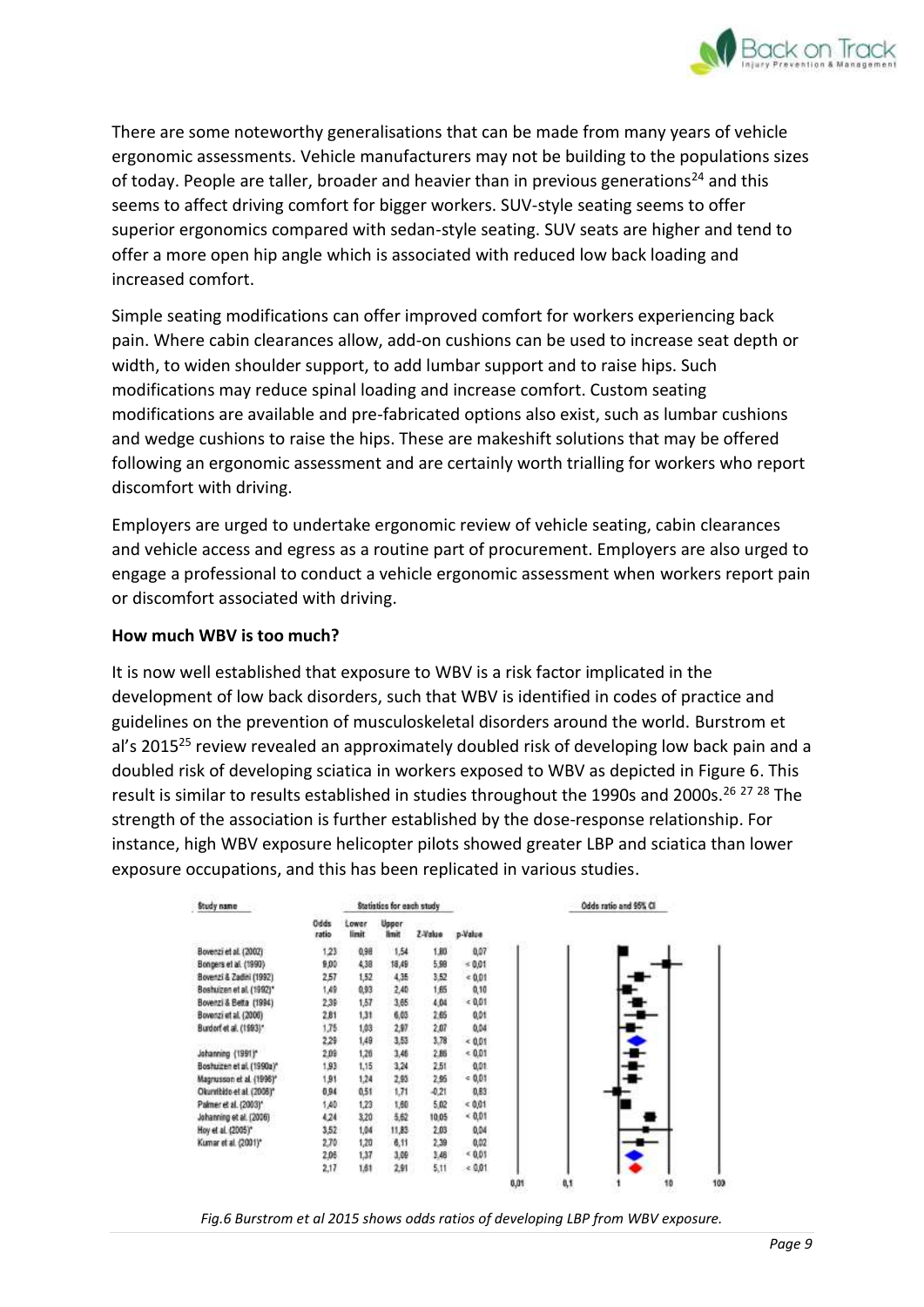

Burstrom's review acknowledged that workers exposed to WBV often have exposure to prolonged sitting and awkward postures and that both of these factors can also cause LBP. Inclusion in the Burstrom review required that these confounding variables be controlled. So the association between WBV and LBP certainly holds, but the interaction between these variables remains unclear. Do the risk factors interact to reinforce each other's harmful effects?

VIBRISKS<sup>29</sup> is a European research project which sought to improve the understanding of the interaction of these variables. They established a dose-response relationship such that the higher the WBV exposure the higher the incidence of 12-month LBP, the pain intensity reports and LBP disability.



*Fig.7 Bovenzi et al 2006 shows prevalence of LBP in the previous 12 months by quartiles of WBV exposure. WBV is expressed in terms of 8-hour energy equivalent frequency-rated magnitude, duration of exposure in years, and lifetime vibration dose estimates as a proportion of total driving time alone, or in combinations with vibration.* 

Bovenzi's review showed that WBV exposure was not associated with daily LBP incidence. Meaning, the effect of WBV exposure is a cumulative effect requiring months or years of exposure. However, the study established daily limits, under which the cumulative effects are less likely to cause harm. This study informed the EU Directive on mechanical vibration which set a daily exposure action value of 0.5 rms<sup>-2</sup> above which employers must implement a program to reduce risk. Workers exposed above the action value are entitled to health surveillance.

## *Practical application*

Until 2015, the only way to establish whether a vehicle or fleet of vehicles exposed workers to potentially harmful levels of WBV was to engage a specialist vibration engineer to conduct time-consuming and expensive testing; testing that was typically conducted sporadically and in an ad hoc manner. Burgess-Limerick and Lynas<sup>30</sup>, with support from the Minerals Industry Safety & Health Centre, developed an iOS app to measure WBV exposure.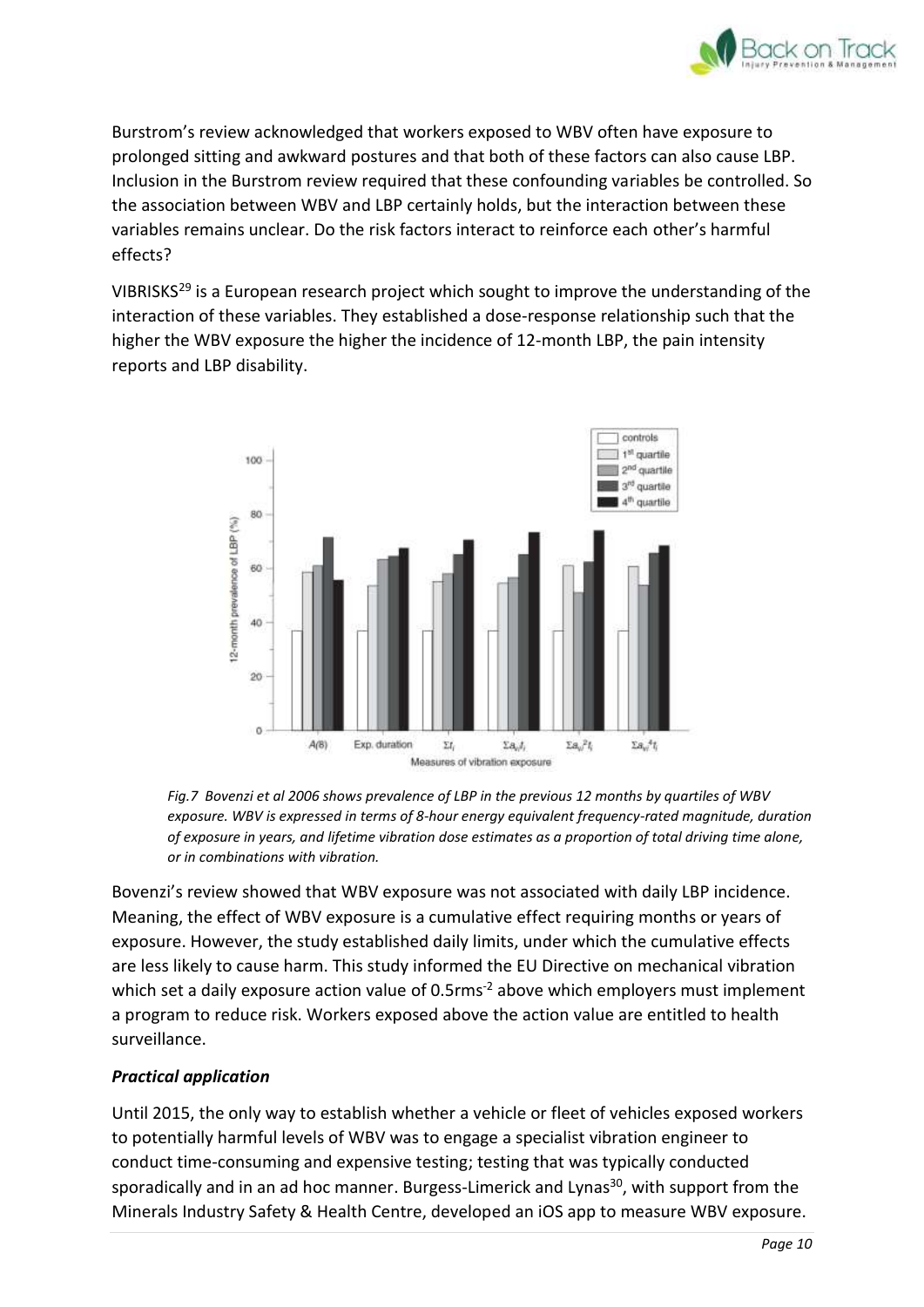

With the wide availability of smart phones equipped with an accelerometer, access is supported for frequent and cost-effective WBV measurement. The study used a fifthgeneration iPod Touch which had some limitations on hardware on sampling rate and did not meet the ISO2631.1 instrumentation standards. However, extensive trialling and testing showed consistency of recording between the iPod and the more sophisticated instrumentation with 95% confidence.



*Fig.8 Burgess-Limerick et al 2015 shows 96 vertical WBV measures obtained using iOS application compared with simultaneous SV106 measures.*

The app was developed and released for free to enable industry to accurately and simply monitor WBV exposure in workers. The WBV iOS application for iPhone and iPod touch is a practical, simple and reliable tool to investigate WBV in the workplace.

Sampling should occur for as long as practical, representing typical driving conditions. Factors which can influence WBV include driving surface, driving speed, tyre pressure, vehicle loading and seating suspension.

Figure 9 depicts the simple use of the iPhone or iPod under the left or right ischial tuberosity and the worker needs only to press start and recording begins. Once sampling is complete, the worker presses stop. The first and last 10 seconds of data are omitted from the results.



*Fig.9 Burgess-Limerick 2014 iOS Application User Manual shows the positioning under the drivers ischial tuberosity on left or right.*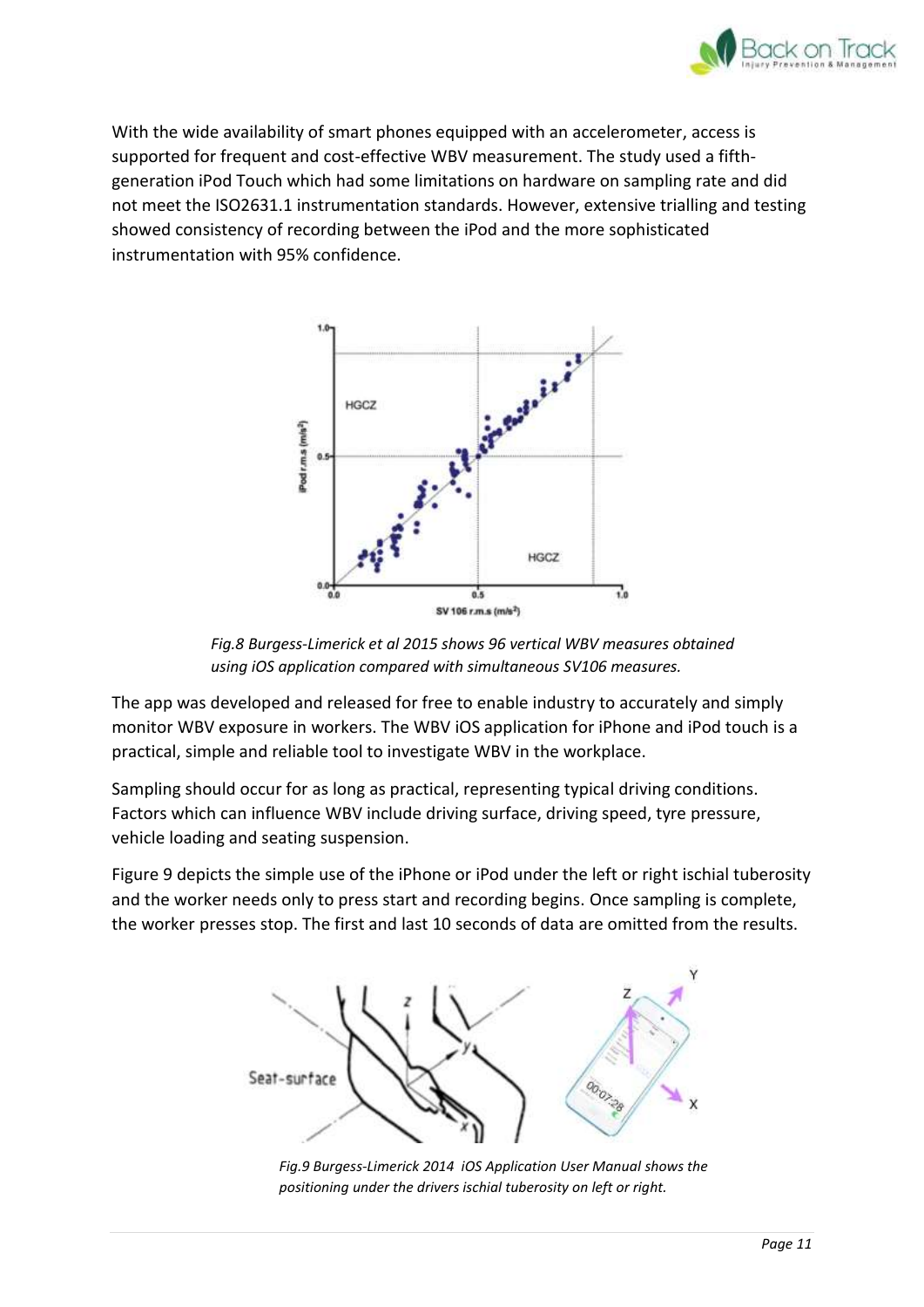

ISO2631:1 describes two measurement and evaluation methods for health effects. These two measures are depicted in Fig.10. The RMS (root mean squared) axis measures frequency-rated vibration amplitude and the VDV (vibration dose value) axis measures a dose value that corresponds to the duration of exposure.

A graphical representation with 'traffic light' action levels is produced for WBV exposure where X represents forward-back movement, Y represents lateral movement and Z represents up-down movement.



*Fig.10 Example read of WBV exposure from iOS measurement.*

ISO 2631:1 *1997 Mechanical vibration and shock - evaluation of human exposure to wholebody vibration* was adopted by Australia in 2001 as, *AS2670-2001 Evaluation of human exposure to whole-body vibration.* Action thresholds are based on ISO2361:1 which states that for exposures below the cautionary zone (RMS less than  $0.5 \text{m/s}^2$  and VDV less than 9.2m/s<sup>1.75</sup>) in green, health effects have *not* been clearly documented or objectively observed. In the yellow cautionary zone, there are potential health effects and in the orange and red zones, health effects are likely.

Findings from WBV assessment of different machines and vehicles is dependent on a multitude of factors including driving speed, terrain, tyre pressure, vehicle loading and more. Table 2 shows WBV measures from an audit conducted for a Queensland construction company across a range of machines. Graphs indicate exposure extrapolated for driving durations of 4 hours, 8 hours and 10 hours depending on the typical work requirements.



*Table 2*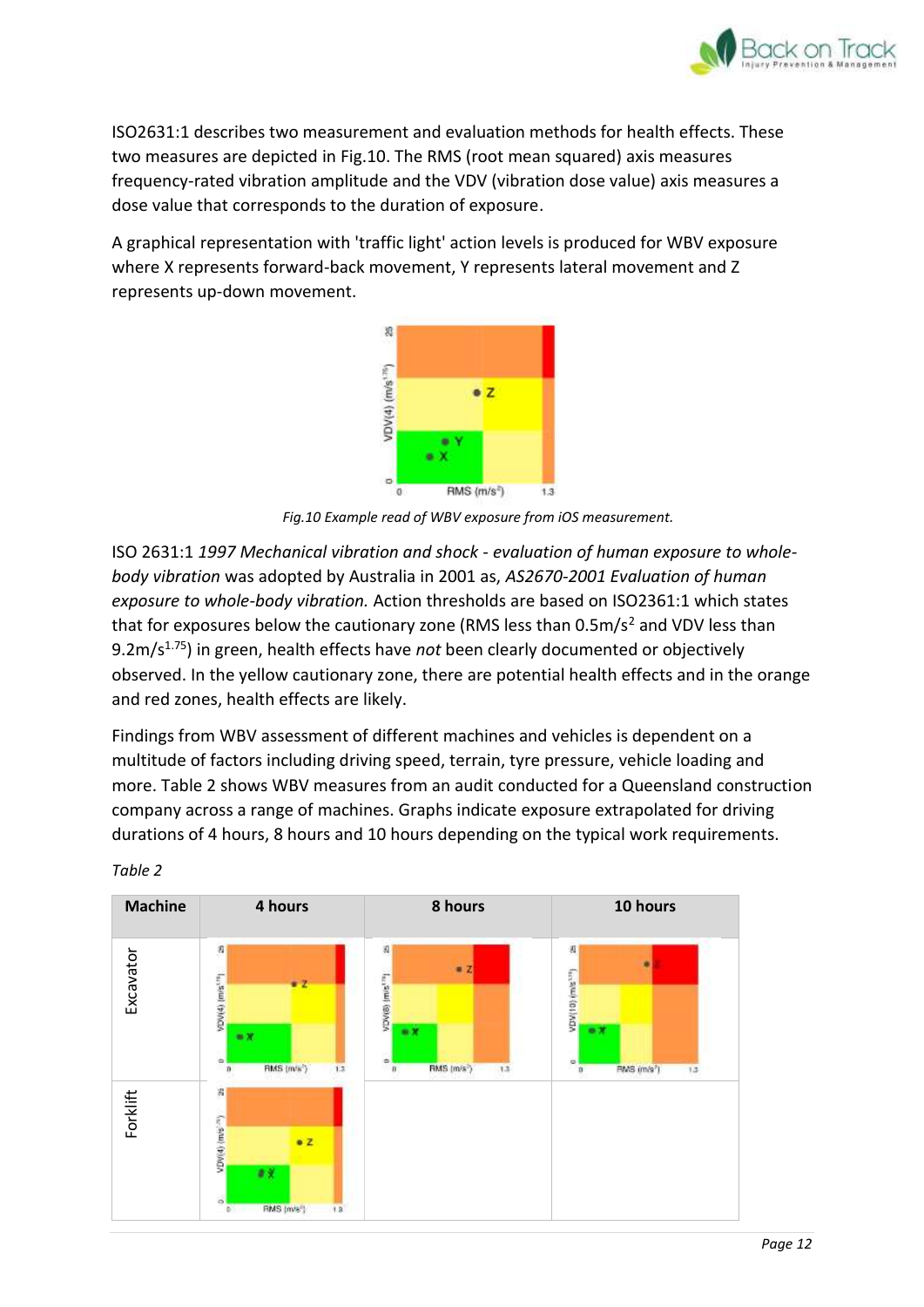

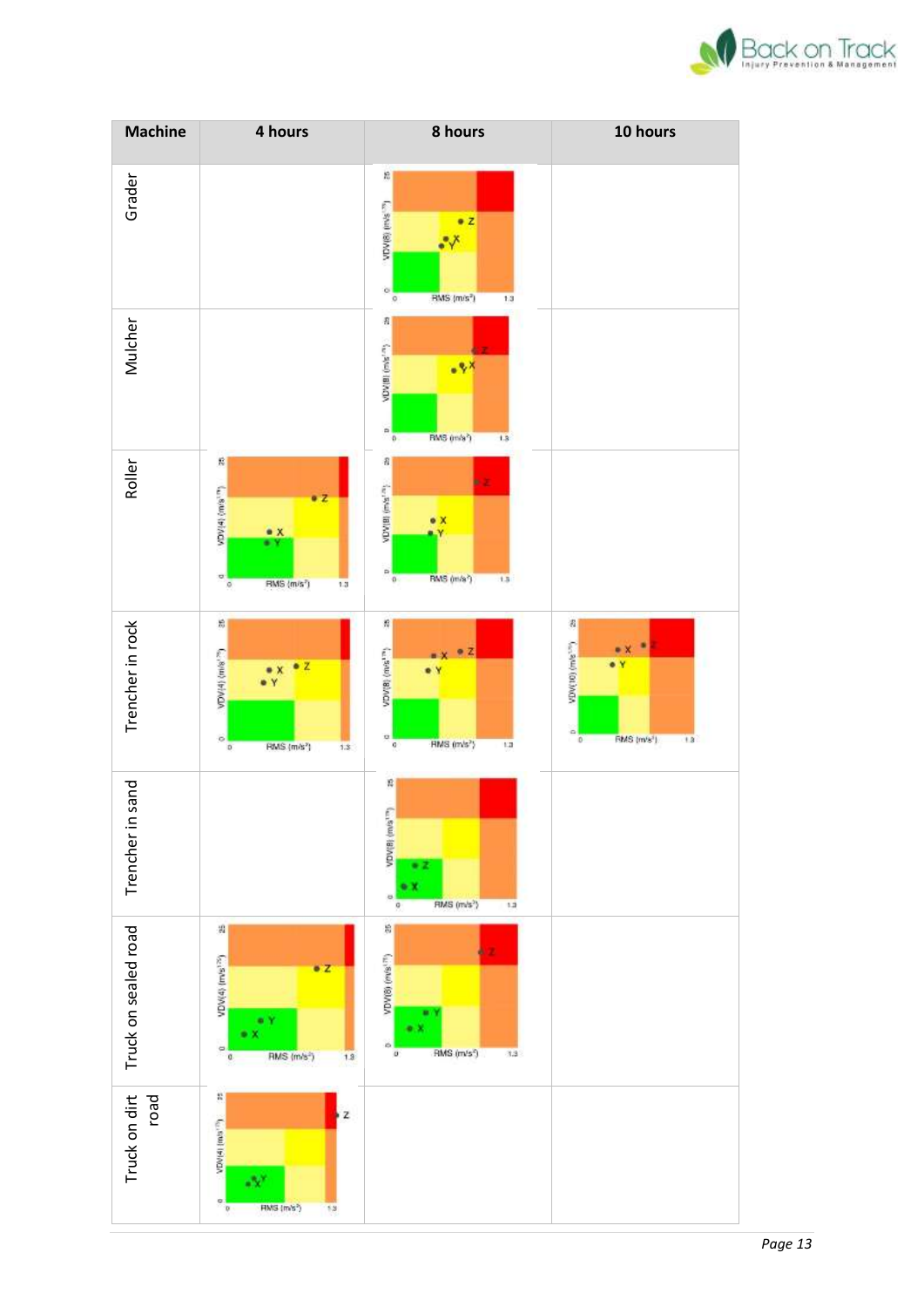

The findings from this audit resulted in the employer changing their procurement processes. There were noteworthy differences in quality of vibration dampening as well as cabin ergonomics between vehicle models. Interestingly, the more expensive machines were not necessarily associated with superior ergonomics. The employer arranged for task rotation among workers and planned for multi-skilling workers to further encourage rotation. Some machines underwent maintenance that improved the vibration dampening. Training was offered to workers in the use of seating adjustment and optimal ergonomics. Training was also offered by the in-house fitter mechanics and this involved teaching machine operators about how to improve machine settings and timing to reduce vibration. Finally, the employer also committed to include ergonomic assessment as part of future vehicle procurement.

Should action be required, the implementation of risk controls should be considered as part of the broader manual tasks risk assessment and the hierarchy of risk controls applies.

- Reducing or eliminating WBV at the source is preferable.
- Engineering options may be directed at vehicle suspension, seating suspension, vehicle maintenance, and procurement specifications.
- Administrative controls may include reduction of driving duration, training drivers in seating adjustments, setting of speed limits, and driving to conditions.

## **How long driving is too long?**

It is well-established that movement is critical for health and well-being. Safe Work Australia commissioned a paper to evaluate occupational sitting and its emergent work health and safety issues.<sup>31</sup> Overall sedentary behaviour is strongly associated with health risks including cardiometabolic and musculoskeletal disorders. The health effects of *occupational* sitting, distinct from overall sedentary behaviour, is not yet fully understood. Preliminary findings suggest modest evidence to support an association with both cardiometabolic disorders and to a lesser extent, musculoskeletal disorders.

In Schodde v Comcare 2015, the applicant claimed that their lumbar disc degeneration was caused by prolonged sitting at work. The decision upheld that employment did not make a significant contribution to the degenerative condition. However, as further research emerges regarding the occupational contribution of excessive sitting, such decisions may be affected.

While the focus of this paper is on musculoskeletal disorders, the more serious morbidity and mortality associated with excessive sitting should not be ignored. Straker et al's review<sup>31</sup> indicated a 15% increased risk of dying with 8-11 hours of daily sitting and a 40% increase with more than 11 hours of sitting.

Industrial drivers are a relatively unexplored subgroup of sedentary workers. Most research at this time has focussed on office workers. A small Australian study by Gilson et al in 2016<sup>32</sup> looked at truck drivers and confirmed poor health and high sitting exposure. It is likely that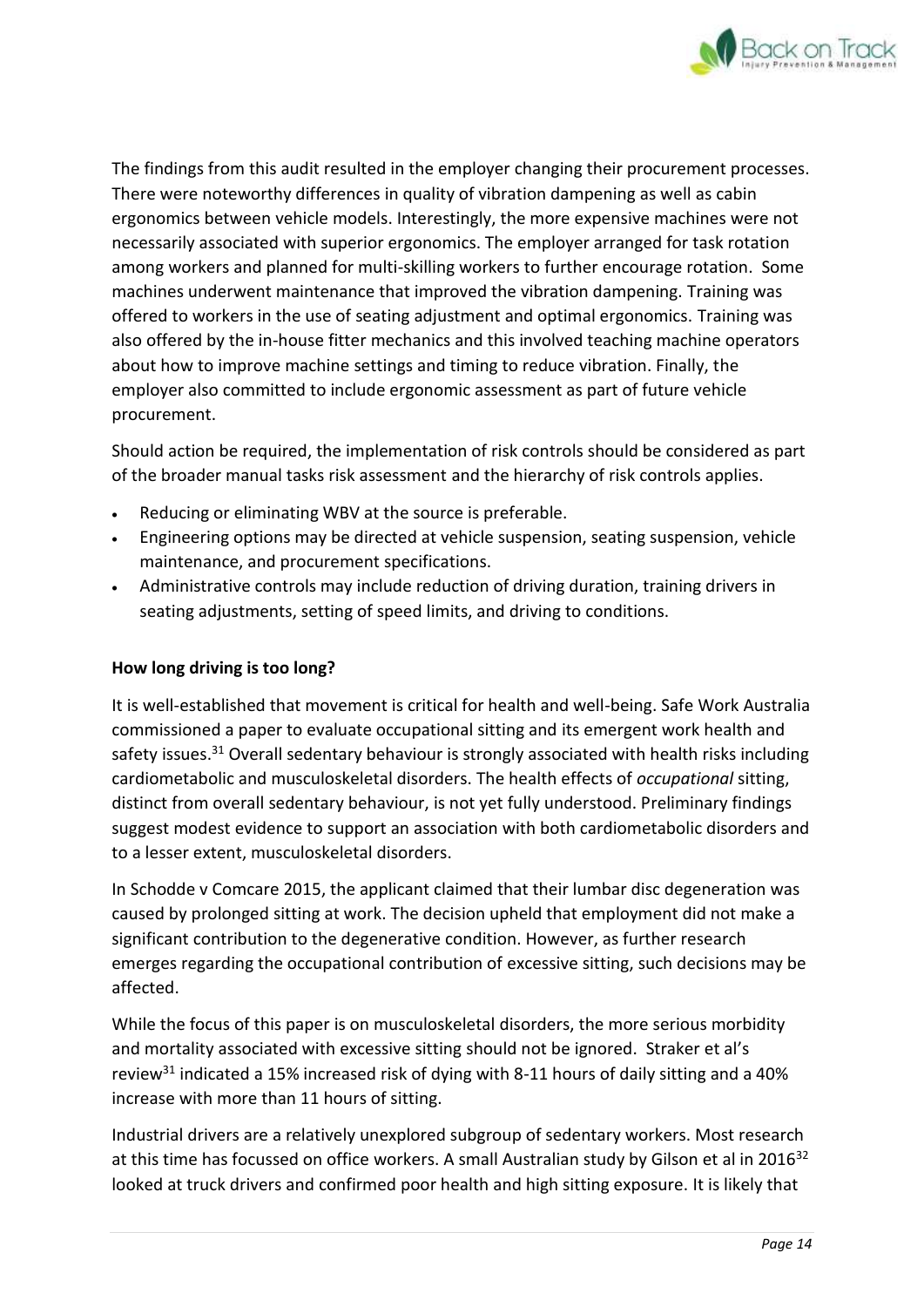

some industrial drivers will have occupational sitting exposures which are indeed associated with increased risk of mortality.

It is also important to note much research has focussed on accident risk and fatigue with prolonged driving. Tucker's 2003 review<sup>33</sup> indicated that rest breaks are most effective when timed with periods of fatigue, however he went on to note that drivers are not always a good judge of their own fatigue. As such, scheduled or pre-planned rest breaks are recommended. NIOSH recommend a break of 15 minutes every 2 hours for computer users under moderate demands. This recommendation was provided in 1981 when workers typically experienced natural computer breaks due to other administrative tasks. Today, there is little need to leave a computer and it may be surmised that more frequent breaks are needed. Drivers are advised by the Queensland Department of Transport and Main Roads to take a break every 2 hours. The National Heavy Vehicle Register advises for an 8 hour driving shift, two 15-minute driving breaks. These recommendations are thought to be based on empirical evidence which suggest that performance declines and crash risk increases with sustained driving of more than 2-4 hours.

Returning focus to musculoskeletal disorders, duration of sitting is linked with fatigue and subsequent discomfort, which can result from one hour of driving<sup>34</sup>. The effect of driving seems to be cumulative with those driving for more than 20 hours per week being 6 times more likely to be absent from work due to LBP.<sup>35</sup> In addition to drive time, accumulating more than 40,000km per year has been linked with increased risk of musculoskeletal disorders.<sup>36</sup>

## *Practical application*

The good news from Straker et al is that interrupting periods of sitting has shown positive effects on blood glucose regulation and on musculoskeletal comfort. Figure 11 shows the proportion of the different temporal patterns in which breaks in sustained sitting can be achieved and yield positive health effects. As little as 2-3 minutes of movement every 20-30 minutes has shown positive effects. In 2015, the UK Public Health commissioned a similar review to Straker's and derived some fairly specific guidelines. These recommend that for those occupations which are predominantly desk based, workers should aim to accumulate 2-4 hours of movement during their work day<sup>37</sup>.



*Fig.11 Straker et al 2016 illustrates how sedentary work can be reduced by substitution and interruption of sitting time.*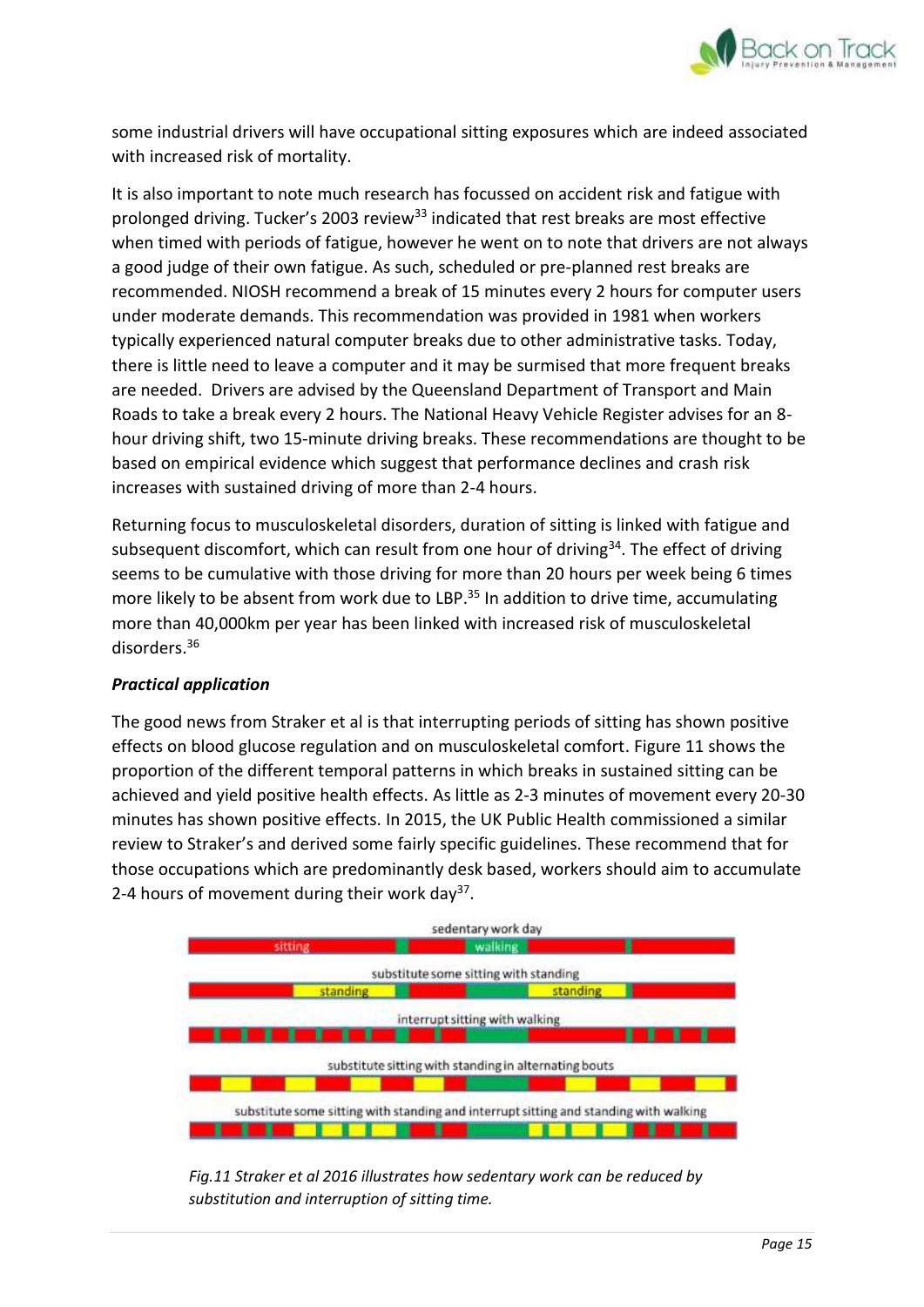

Given that the postural constraints of drivers are even greater than office workers, this advice must surely be relevant and perhaps even underestimate the needs of drivers. A 3 minute break every 30 minutes is likely to be practical for some drivers. Operators of machines such as excavators, bobcats and forklifts are likely to be able to use natural work interruptions to take a standing or walking break. Courier drivers likely experience only short periods of sitting interspersed with standing and walking for deliveries. However, truck drivers and especially long haul drivers, may find implementing frequent breaks less practical.

Considering musculoskeletal discomfort, risk of metabolic disorders and increased mortality from excessive sitting, as well as increased accident risk with sustained driving, the overall guidelines for driver rest breaks support:

- a minimum schedule of pre-planned rest breaks,
- driver autonomy to take a rest break at times of perceived fatigue,
- more frequent short rest breaks rather than fewer, long rest breaks, and
- accumulation of 2-4 hours of movement and activity throughout the work day.

Although stretching is not considered a risk control, teaching sedentary workers a few targeted stretches, especially for the back, hips and legs, can be useful in managing discomfort and also gives workers a reason to exit their vehicle during downtime.

Employers are encouraged to consider ways in which work can be organised to provide workers with opportunities to move. For instance, multi-skilled workers may rotate between machine operation and manual tasks. Drivers may alternate between driving and loading vehicles. 'Manufactured' rest breaks are likely to be less practical and workers are likely to skip recommended breaks unless the break is purposeful.

## **Conclusions**

Industrial drivers are exposed to risk factors which are known to be implicated in the development of musculoskeletal disorders. When safety and health professional seek to establish the source of a worker's discomfort or a work group's concerns about a particular vehicle, it can be difficult to establish the cause and source of the problem. We know that back pain is a complex disorder with numerous contributing factors, including physical, biological and psychosocial factors, as well as genetic and environmental interactions, and these risk factors may exist within the individual and in the workplace. Rather than be stymied by the problem's complexity, we can seek to establish the presence or absence of physical risk factors.

There is ample evidence to show that excessive exposure to sustained sitting, awkward postures and WBV is associated with musculoskeletal disorders, especially LBP. Safety and health professionals who seek to support workers and improve workplace safety need to consider and apply the guidance discussed herein. Identify and objectively assess exposure to non-optimal sitting postures, excessive sitting duration and excessive WBV, and then take remedial action.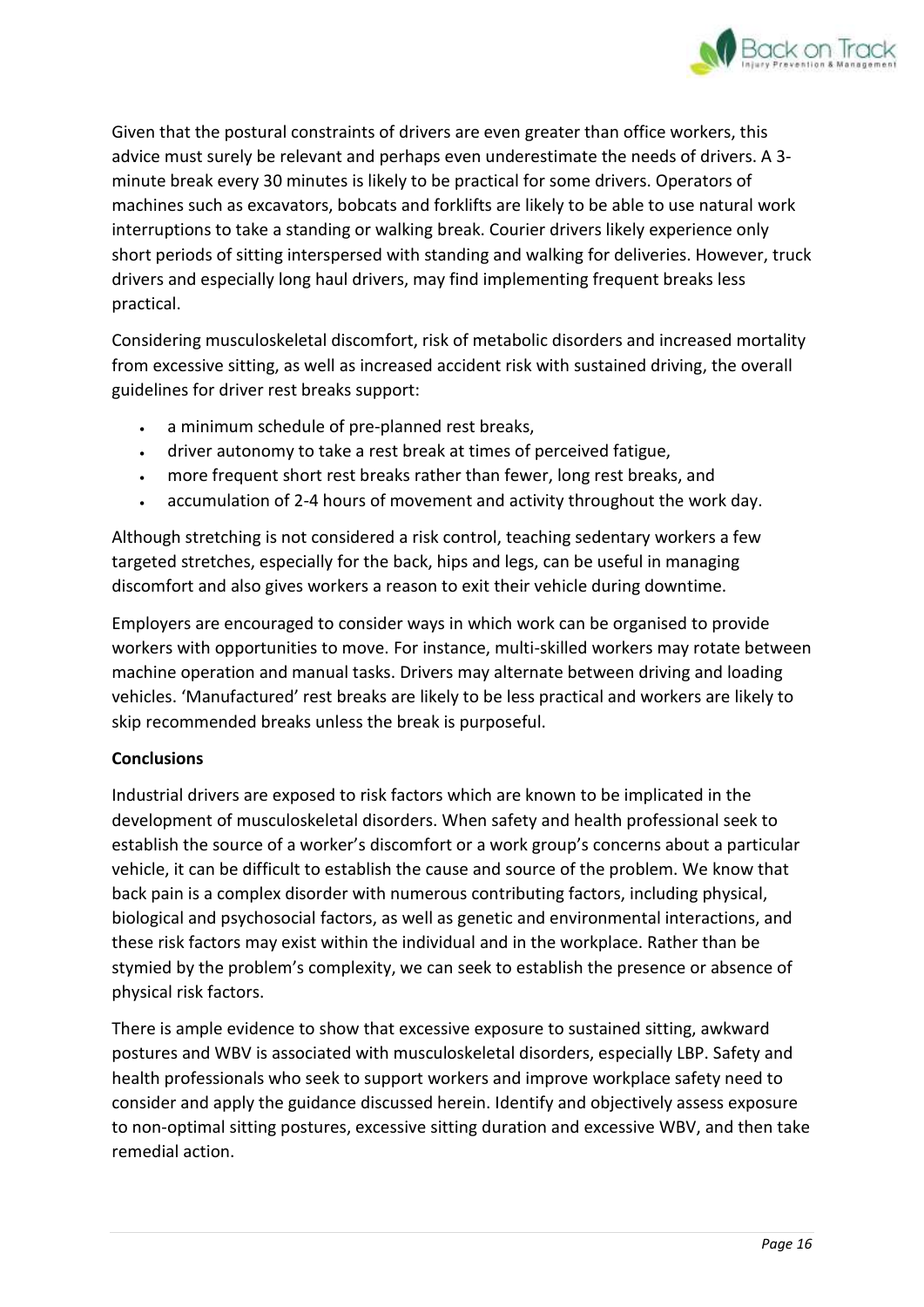

<sup>1</sup> O'sullivan K, O'Sullivan P, O'Sullivan L, Dankaerts W (2012) What do physiotherapists consider to be the best sitting spinal posture? Manual Therapy 17: 432-437 **.** 

<sup>3</sup> Okunribido OO, Magnusson M, Pope M (2006) Delivery drivers and low-back pain: A study of the exposures to posture demands, manual materials handling and whole-body vibration. International Journal of Industrial Ergonomics 36(3): 265-273

4 Joy J, Mabarak N, Nelson S, Sweerts de Landas M, Magnusson M, Okunribido O, Pope M (2005) Whole body vibration and posture as risk factors for low back pain among forklift truck drivers. Journal of Sound and Vibration 284: 933-946

<sup>5</sup> Okunribido OO, Shimbles SJ, Magnusson M, Pope M (2007) City bus driving and low back pain: A study of the exposures to posture demands, manual materials handling and whole-body vibration. Applied Ergonomics 38(1): 29-38

6 Safe Work Australia (2016) Hazardous Manual Tasks Code of Practice

<sup>7</sup> Okunribido OO, Magnuson M, Pope MH (2006) Low back pain in drivers: The relative role of whole-body vibration, posture and manual materials handling. Journal of Sound and Vibration 298:540-555

<sup>8</sup> Okunribido OO, Magnuson M, Pope MH (2006) Low back pain in drivers: The relative role of whole-body vibration, posture and manual materials handling. Journal of Sound and Vibration 298:540-555

<sup>9</sup> Videman T, Battie M (1999) The influence of occupation on lumbar degeneration. Spine 24(11): 1164-1168 <sup>10</sup> Govindu N, Babski-Reeves K (2014) Effects of personal, psychosocial and occupational factors on low back pain severity in workers. International Journal of Industrial Ergonomics 44: 335-341

<sup>11</sup> Pynt J, Mackey MG, Higgs J (2008) Kyphosed seated postures: extending concepts of postural health beyond the office. Journal of Occupational Rehabilitation 10(3): 907-917

 $12$  Claus A, Hides J, Moseley G, Hodges P (2009b) Is "ideal" sitting real?: Measurement of spinal curves in four sitting postures. Manual Therapy 14:404-408

<sup>13</sup> Womersely L, May S (2006) Sitting posture of subjects with postural backache. Journal of Manipulative and Physiological Therapeutics 29(3): 213-218

<sup>14</sup> Scannell J, McGill S (2003) Lumbar posture – should it and can it, be modified? A study of passive tissue stiffness and lumbar position during activities of daily living. Physical Therapy 83(10):907-917

<sup>15</sup> O'Sullivan P, Dankaerts W, Burnett A, Farrell G, Jefford E, Naylor C et al (2006) Effect of different upright sitting postures on spinal-pelvic curvatures and trunk muscle activation in a pain-free population. Spine 31(19): E707-712

<sup>16</sup> Claus A, Hides J, Moseley G, Hodges P (2009a) Different ways to balance the spine: Subtle changes in sagittal spinal curves affect regional muscle activity. Spine 31(6): E208-214

 $17$  O'Sullivan K, O'Sullivan P, O'Sullivan L, Dankaerts W (2012) What do physiotherapists consider to be the best sitting spinal posture? Manual Therapy 17: 432-437

<sup>18</sup> Harrison D, Harrison S, Croft A, Harrison DE, Troyanovich S (1999) Sitting biomechanics part I: review of the literature. Journal of Manipulative and Physiological Therapeutics 22(9): 594-609

<sup>19</sup> Andersson B, Ortengren R, Nachenson A, Elfstrom G (1974) Lumbar disc pressure and myoelectric back muscle activity during sitting, parts I-IV. Scandinavian Journal of Rehabilitation Medicine 6:104-133

<sup>20</sup> Keegan J (1953) Alterations of the lumbar curve related to posture and seating. Journal of Bone and Joint Surgery 35:589-603

<sup>21</sup> Harrison D, Harrison S, Croft A, Harrison DE, Troyanovich S (2000) Sitting biomechanics part II: Optimal car driver's seat and optimal driver's spinal model. Journal of Manipulative and Physiological Therapeutics 23(1): 37-47

<sup>22</sup> Aaras A (1994) The impact of ergonomic intervention on individual health and corporate prosperity in a telecommunications environment. Ergonomics 37:1679-1696

<sup>23</sup> Dr Looze M, Lottie F, Kuifit-Evers M, Van Dieen J (2003) Sitting comfort and discomfort and the relationships with objective measures. Ergonomics 46(10):985-997

<sup>24</sup> Veitch D, caple D, Blewett V (2009) Sizing up Australia: How contemporary is the anthropometric data Australian designers use? Canberra: Commonwealth of Australia

<sup>25</sup> Burstrom L, Nilsson T, Wahlstrom J (2015) Whole-body vibration and the risk of low back pain and sciatica: A systematic review and meta-analysis. International Journal of Occupational & Environmental Health 88:403- 418

<sup>26</sup> Bakker E, Verhagen A, can Trijffel E, Lucas C, Koes B (2009) Spinal mechanical load as a risk factor for low back pain: A systematic review of prospective cohort studies. Spine 34(8): e281-e293

<sup>&</sup>lt;sup>2</sup> Bovenzi M, Rui F, Negro C, D'Agostin F, Angotzi G, Bianchi S, Bramanti L, Festa G, Gatti S, Pinto I, Rondina L, Stacchini N (2006) An epidemiological study of low back pain in professional drivers. Journal of Sound and Vibration 298: 514-539